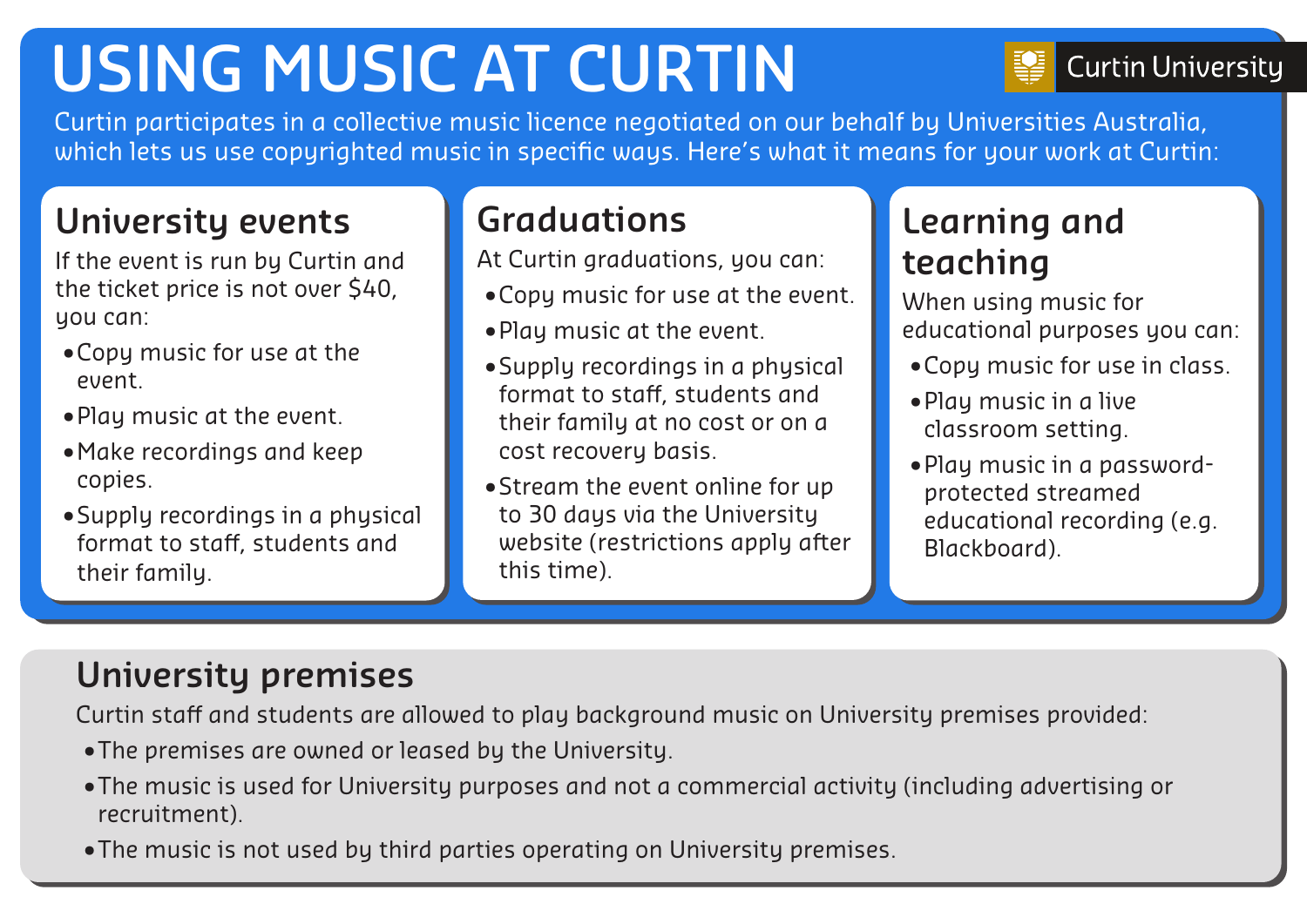## **Videos containing music**

You can share videos with music on some university platforms:

| Type of work                                                         |                                                                    | <b>Communication platform</b>                                     |                                                               |                                                    |
|----------------------------------------------------------------------|--------------------------------------------------------------------|-------------------------------------------------------------------|---------------------------------------------------------------|----------------------------------------------------|
|                                                                      |                                                                    | Password-protected<br><b>Curtin platform</b><br>(e.g. Blackboard) | <b>Curtin website</b><br>(e.g. curtin.edu.au) (e.g. Facebook, | <b>Curtin social</b><br>media channels<br>YouTube) |
| Live performance<br>(music you<br>record from a live<br>performance) | In context<br>(music captured when<br>you record the video)        |                                                                   |                                                               |                                                    |
|                                                                      | <b>Post-production</b><br>(music you edit into<br>the video later) |                                                                   |                                                               |                                                    |
| Sound recording<br>(music recorded<br>by an artist or<br>label)      | In context                                                         |                                                                   |                                                               |                                                    |
|                                                                      | <b>Post-production</b>                                             |                                                                   |                                                               |                                                    |



To be covered under the music licence, videos need to be part of the University's usual activities.

Showcasing student work to highlight Curtin's world-class Arts unit would be noncommercial and permitted.



Videos made for commercial purposes, like advertising and recruitment videos, would not be covered under the licence.



An advertisement showcasing student work with the tagline "study with Curtin, we are taking enrolments now" would be considered commercial and would not be permitted.